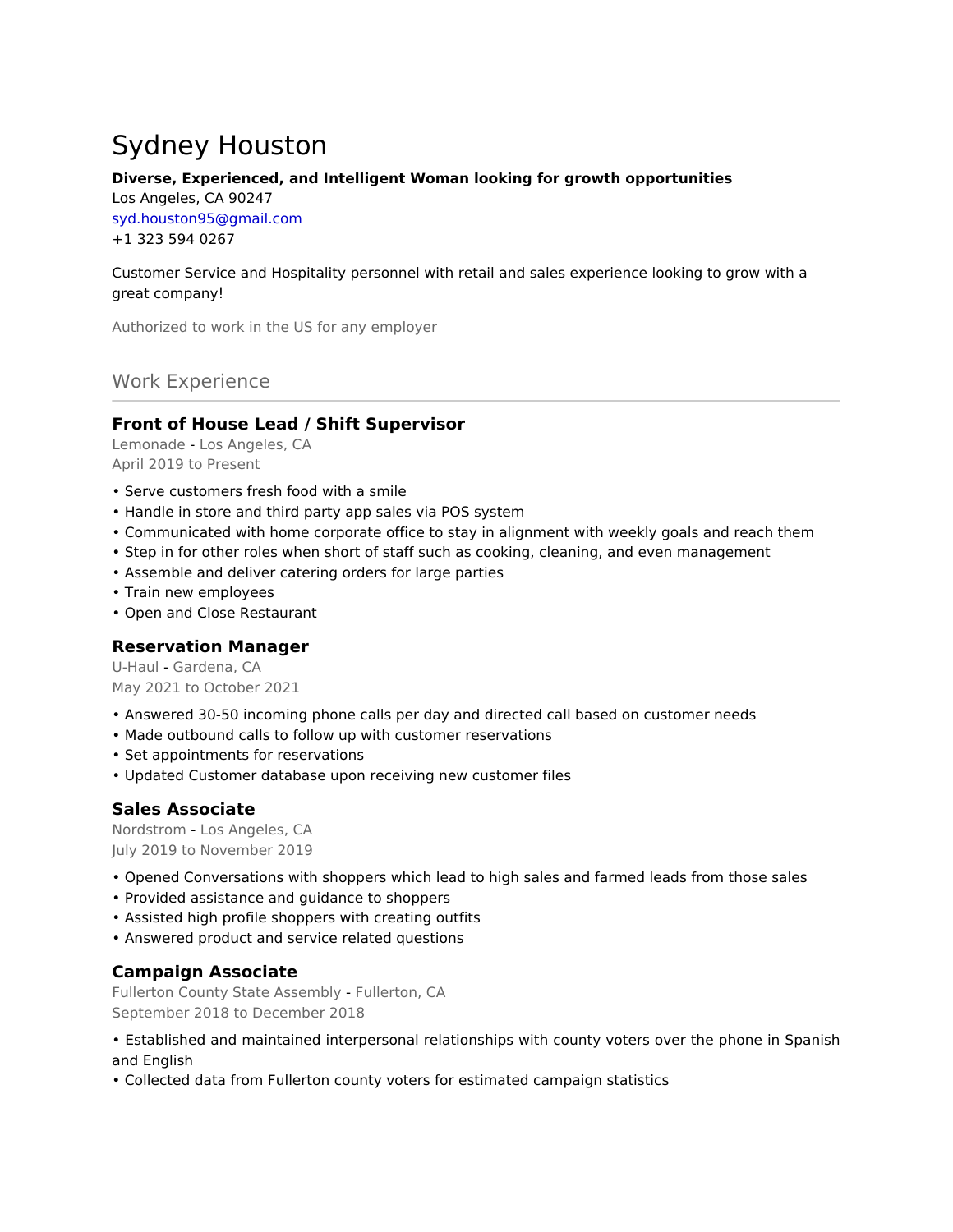- Provided information about the candidate's stance on issues in Fullerton County
- Informed voters on their local polling locations
- Shared district propositions that would be on voter ballots

## **Event Planner**

Party Galaxy - Norman, OK March 2017 to September 2017

- Planned local community, scholastic, and private events.
- Team collaboration to make sure the event was on budget, on brand, and executed rhythmically
- Assisted with the overseeing of catering, security, and decor
- Assisted in scouting locations for an event
- Worked a flexible schedule to balance work/college life

## **Production and Studio Intern**

Garment District of New York City - New York, NY September 2015 to December 2015

New York

- Sourced fabric and trims from the Garment District of New York City
- Communicated with local factories for quality assurance control
- Maintained studio and fashion closet
- Managed online inventory and orders for the Rochambeau website using Shopify software
- Displayed exemplary customer service in all aspects of the company
- Assisted in producing PR packages for clients
- Assisted in production for NYFW FW17 and FW18 show
- Backstage assistant: model dresser
- Assisted in post production organization

# **Education**

# **Bachelor of Arts in Spanish**

University of Oklahoma - Norman, OK September 2016 to May 2018

#### **Minor in Business Administration**

University of Oklahoma - Norman, OK September 2016 to May 2018

#### **Bachelor of Arts in Business Administration**

Seton Hall University - South Orange, NJ June 2013 to December 2015

#### **Skills**

- PC and Mac operating systems (10+ years)
- Adobe Illustrator (5 years)
- Photoshop (10+ years)